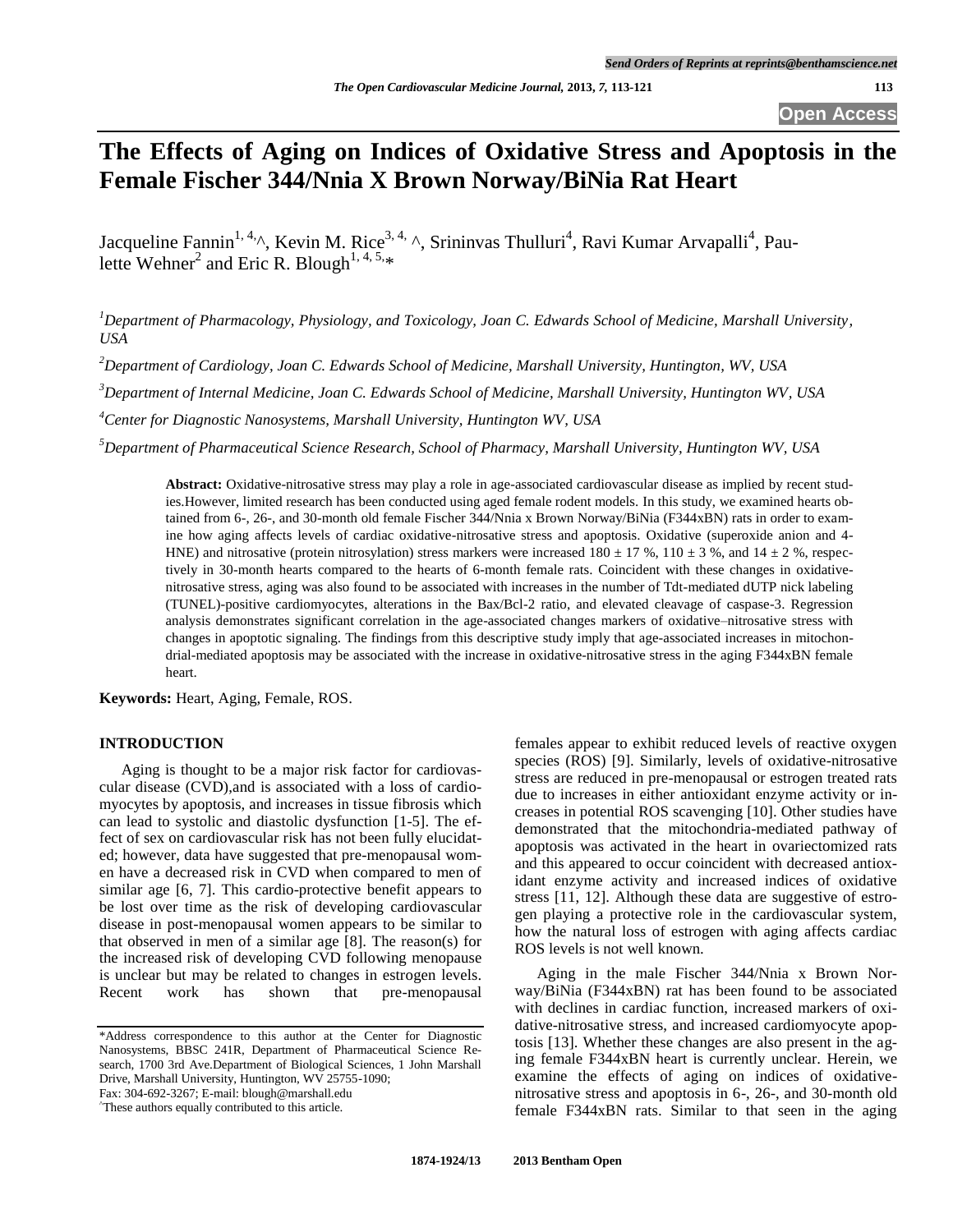males, we hypothesized that aging in female F344xBN animals would be characterized by increases in oxidativenitrosative stress and cardiomyocyte apoptosis. The data presented in this descriptive report support this notion and are consistent with the possibility that age-related increases in oxidative-nitrosative stress in the female F344xBN heart could be responsible, at least in part, for the increased cardiomyocyte apoptosis observed in the aging heart.

# **MATERIALS AND METHODS**

### **Materials**

 Protein kinase B (Akt) Akt [#9272], phosphor-Akt (Ser473) [#9271], phosphor-Akt(Thr308) [#9275], Bcl-2 (50E3) [#2870], caspase-12 [#2202], caspase-3 [#9662], cleaved caspase-3 Asp175 [#9661], HSP27 [#2442], HSP90 (#4877), nitrotyrosine [#9691], GAPDH [#2118], 3T3 Control Cell Extracts [#9203], mouse secondary [#7076], rabbit secondary [#7074] and biotinylated protein ladder [#7727] were from Cell Signaling Technology (Beverly, MA). The antibody for HSP70 [#sc-1060], HeLa whole cell lysate [sc-2200], and L6 +IGF Cell Lysate [sc-24127] were purchased from Santa Cruz Biotechnology Inc. (Santa Cruz, CA). Precast 10% and 15% PAGEr Gold Precast Gels were from Lonza (Rockland, ME), Precision Plus Protein Dual Color Standards[#161-0374] were obtained from Bio-Rad (Hercules, CA,) and ECL western blot detection reagent was from Amersham Biosciences (Piscataway, NJ), Restore western blot stripping buffer was purchased from Pierce (Rockford, IL), and the In Situ Cell Death Detection Kit was procured from Roche Applied Science (Mannheim, Germany).All other chemicals were obtained from Sigma (St. Louis, MO).

# **Animals**

 All animal procedures were conducted under the Animal Use Review Board of Marshall University using the criteria outlined by the Association for Assessment and Accreditation of Laboratory Animal Care (AALAC) as proclaimed in the Animal Welfare Act (PL89-544, PL91-979, and PL94- 279). Adult (6-months of age, n=9), aged (26-months, n=8), and very aged (30-months, n=8) female F344xBN rats were obtained from the National Institute of Aging (Bethesda, MD). Two rats per cage were housed in AALAC approved vivarium with a 12 h:12 hlight-dark cycle at  $22 \pm 2^{\circ}$ C. Food and water were provided *ad libitum* (LabDiet 5001, PMI Nutrition International, LLC, Brentwood, MO). Animals were allowed to recover from shipping for at least two weeks before experimentation and monitored daily. Rats were removed from the study if they demonstrated signs of failure to thrive such as precipitous weight loss, disinterest in environment, or unexpected gait alterations.

# **Heart Collection**

Rats were anesthetized with an intraperitoneal injection of ketamine (40 mg/kg) and xylazine (10mg/kg) and supplemented as necessary for reflexive response. Hearts were removed following midline laparotomy, placed in Krebs-Ringer bicarbonate buffer (118 mM NaCl, 4.7 mM KCl, 2.5 mM CaCl<sub>2</sub>, 1.2 mM KH<sub>2</sub>PO<sub>4</sub>, 1.2 mM Mg SO<sub>4</sub>, 24.2 mM NaHCO<sub>3</sub>, and 10 mM a-D-glucose; pH 7.4; equilibrated with 5%  $CO<sub>2</sub>/95%$   $O<sub>2</sub>$ at 37° C), massaged to remove any remaining blood, and quickly weighed before snap freezing in liquid nitrogen.

#### **Histological and Immunohistochemical Analysis**

Hearts were sectioned (8 µm) onto poly-lysine coated slides using an IEC Minotome Cryostat. The oxidative fluorescent dye, hydroethidine, was used to visualize superoxide *in situ* as previously described [\[13\]](#page-7-8). Digitized images were used to determine average pixel intensity of six randomly positioned regions  $(1000 \mu m^2)$  per cross sectionto calculate the intensity of fluorescent ethidium-stained nuclei. Eight images per section were analyzed with  $\geq$  500 nuclei per section examined.

Nitrotyrosine immunoreactivity was visualized with immunofluorescence as detailed by the manufacturer.Briefly, sections were washed three times using a phosphate buffered saline with 0.5% Tween 20 (PBS-T) at pH 7.5. Sections were incubated in a humidified chamber at 24°C for 1 h in a blocking solution (5% bovine serum albumin) with the nitrotyrosine antibody (1:1000 in PBS-T) and then washed three times with PBS. Immunoreactivity was visualized following additional incubation for 30 min with FITC labeled antirabbit IgG (1:200) and counterstaining with DAPI (4, 6 diamidino-2-phenylindole; 1.5 µg/ml). Images were recorded using an Olympus fluorescence microscope (Melville, NY) at 20X.

#### *In situ* **TUNEL Staining**

Cross-sections  $(8 \mu m)$  were fixed with 4% paraformaldehyde, washed with PBS (pH 7.4), and then permeablized using 0.1% Triton X and 0.1% sodium citrate for 2 min at 4°C before TUNEL staining. Sections were counter- stained for dystrophin immunoreactivity to illuminate the muscle membrane as outlined previously [\[14\]](#page-7-9). Terminal deoxynucleotidyl transferase (TdT) and fluorescein-dUTP (TUNEL reaction mixture) was added to the sections before incubating the sections in a dark humidified chamber at 37°C for 60 min. After rinsing with PBS, sections were mounted and counterstained with DAPI to visualize nuclei. Three randomly selected regions from each cross-section were digitally recorded with a CCD camera (Olympus, Melville, NY) to visualize TUNEL positive nuclei using an Olympus fluorescence microscope (Melville, NY) with a 20X objective. Control experiments performed in parallel using DNase 1 or without TdTwere used to verify specificity of labeling.

## **Isolation of Protein Isolates**

 Heart samples were pulverized using a mortar and pestle in liquid nitrogen to a fine powder and weighed. TPER Lysis Buffer (10 µL/mg tissue; Pierce, Rockford, IL, USA) containing protease (P8340, 10 µL/mL Sigma-Aldrich, Inc., St. Louis, MO, USA) and phosphatase inhibitors (P5726, 10 µL/mL, Sigma-Aldrich, Inc., St. Louis, MO, USA) was added to each sample and the samples homogenized for 45 s. After incubation on ice (30 min), this procedure was repeated and the samples were then centrifuged at 14,000 x g at 4° C for 5 min. After centrifugation, the supernatants were removed and the protein concentration of each sample was determined in duplicate using the Pierce Reagent Assay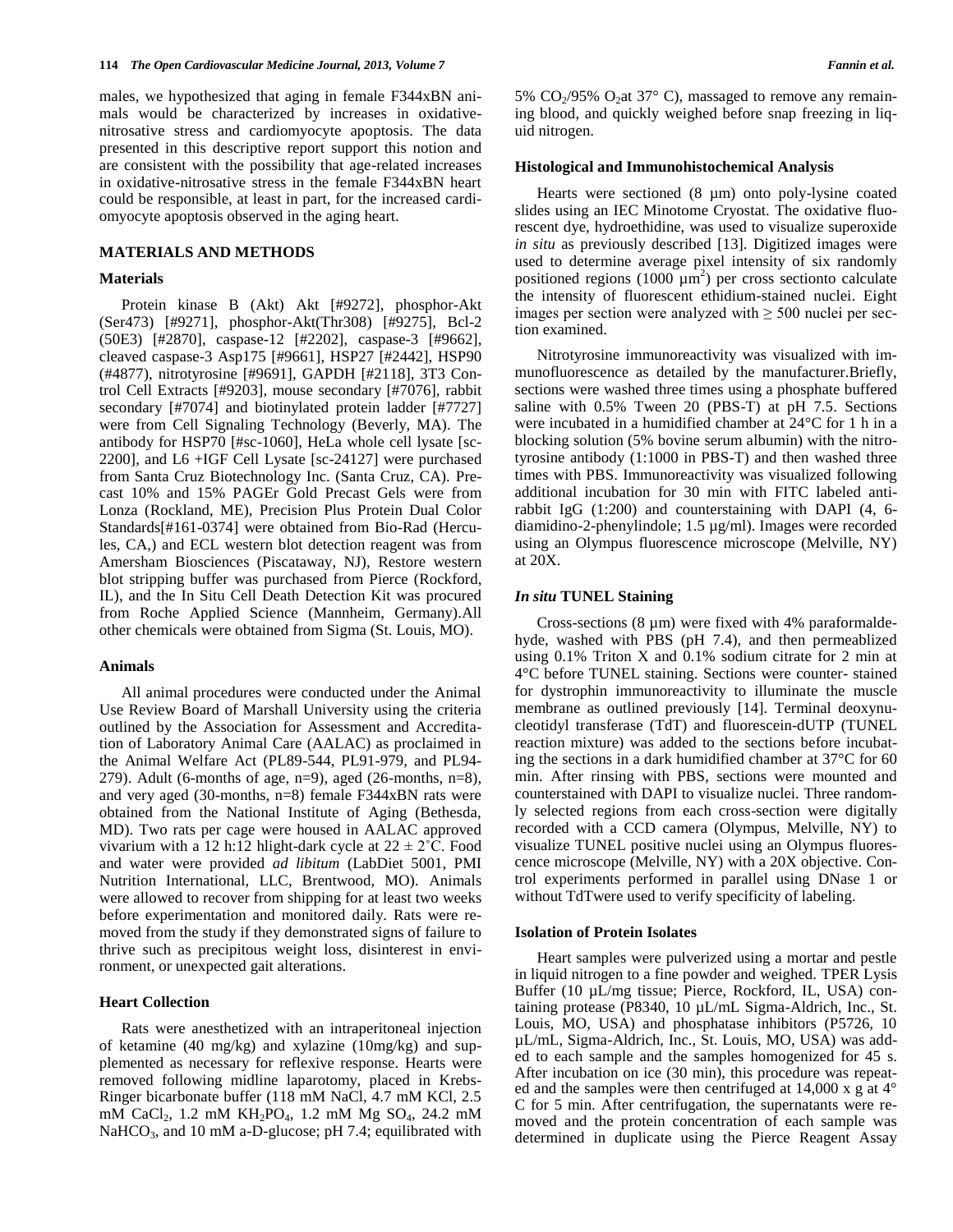(Pierce, Rockford, IL). Samples were diluted to a concentration of 1.5 µg/mL in SDS-loading buffer and boiled for 5 min. Thirty micrograms of protein from each sample were separated using 10% or 15% SDS-PAGE gels.

# **Immunoblot Analysis**

 Proteins were transferred using standard conditions onto Hybond nitrocellulose membranes after electrophoresis [\[15\]](#page-7-10). *RapidStain* (G-Biosciences, St. Louis, MO) was used to verify the transfer of protein, equal protein loading between samples, and for normalization between gels. Before incubation with primary antibody, membranes were blocked using 5% milk TBST-T for 1 hour, and then incubated with primary antibody overnight (1:1000). After extensive washing in TBS-T, membranes were incubated with horseradish peroxidase-(HRP)-labeled IgG secondary antibodies for 1 h. Protein bands were visualized with ECL western blotting detection reagent before densitometry usinga flatbed scanner (Epson Perfection 3200 PHOTO) and the AlphaEaseFC imaging software. The integrated optical densities were kept within a linear and non-saturated range by adjusting the exposure time.

### **Statistical Analysis**

Results are presented as mean  $\pm$  SEM. The SigmaStat 11.2 statistical program was used to perform one-way analysis of variance (ANOVA) for overall comparisons as well as to determine group differences using the Student-Newman-Keuls *post hoc* test where applicable. A *P*< 0.05 was accepted as the level of significance.

# **RESULTS**

# **Superoxide Production, Markers of ROS Stress, and Protein Nitrosylation are Increased with Aging**

 Compared to 6-month old animals, body weight and heart weight were significantly higher in the 26- and 30-monthold rat (P< 0.05) (Table **1**). Hydroethidine (HE), which emits fluorescence upon oxidation by superoxide to ethidium bromide, was used to semiquantitatively determine superoxide production in heart tissue sections from each age group. Compared to 6-month old animals, ethidium fluorescence was 239% and 180% higher in 26- and 30-month female hearts, respectively (*P< 0.05*, Fig. **1**). In a similar fashion, aging increased tyrosine nitration in the 26- and 30-month old animals (P< 0.05, Fig. **2**). The modification of proteins

#### **Table 1. Heart and body weights of aging F344xBN female rats**

| Group           | <b>Body</b> wt $(g)$ |                    | $HW/BW$ ratio $(x100)$ |  |
|-----------------|----------------------|--------------------|------------------------|--|
| 6m              | $230.5 \pm 5.3$      | $0.76 \pm 0.03$    | $0.330 \pm 0.009$      |  |
| 26m             | $274.0 \pm 4.9*$     | $0.95 \pm 0.01*$   | $0.334 \pm 0.019$      |  |
| 30 <sub>m</sub> | $321.3 \pm 7.2$ *†   | $1.12 \pm 0.05$ *† | $0.351 \pm 0.011$      |  |

An asterisk (\*) and a cross (†) indicate significant differences from the adult (6-month) and aged (26-month) values respectively (p < 0.05), n = 8 or 9 hearts per age group.



**Fig. (1).** Aging increases superoxide levels in the female F344xBN heart. **A.** Superoxide was detected following the formation of dihydroethidium from hydroethidine. Scale bar = 100 µm. **B.** Cardiac superoxide levels were quantified by measuring the intensity of ethidiumstained nuclei. \* Significantly different from 6-month animals. † Significantly different from 26-month animals.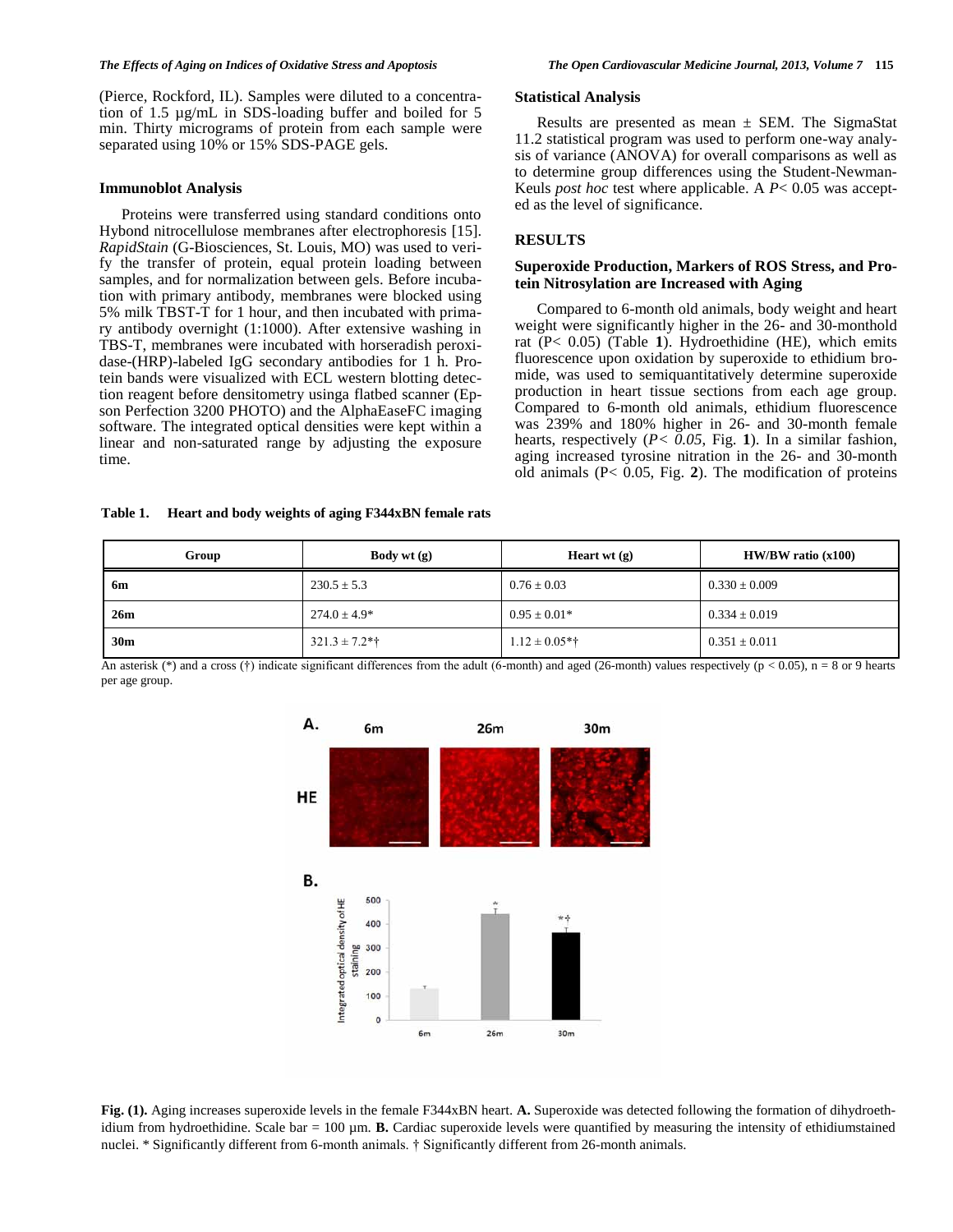due to lipid peroxidation was examined using 4-hydroxy-2 nonenal (4-HNE), a lipid peroxidation metabolite. Compared to 6-month old animals, 4-HNE levels were 71% and  $110\%$ higher in the 26- and 30-month hearts (P< 0.05, Fig. **3**).

# **Age-associated Cardiomyocyte Apoptosis in the Female F344xBN Heart was Associated with Caspase Activation and Changes in the Bax/Bcl-2 Ratio**

 Similar to previous work [\[16-19\]](#page-7-11), TUNEL staining was performed to determine if aging was associated with evi-



**Fig. (2).** Aging increases the nitrosylation of tyrosine residues. **A**. Immunohistochemicalanalysis of tyrosine nitrosylationin the 6-, 26-, and 30-month female F344xBN heart. Scale bar =  $100 \mu m$ . **B**. Quantification of nitrotyrosine levels.\* Significantly different from 6-month animals.



**Fig. (3).** Lipid peroxidation increases with age in the female F344xBN heart. **A.** Immunohistochemical analysis of 4-HNE levels in the 6-, 26-, and 30-month female F344xBN heart. Scale bar = 100 µm. **B.** Quantification of 4-HNE levels as determined by immunoblotting. \* Significantly different from 6-month animals. † Significantly different from 26-month animals.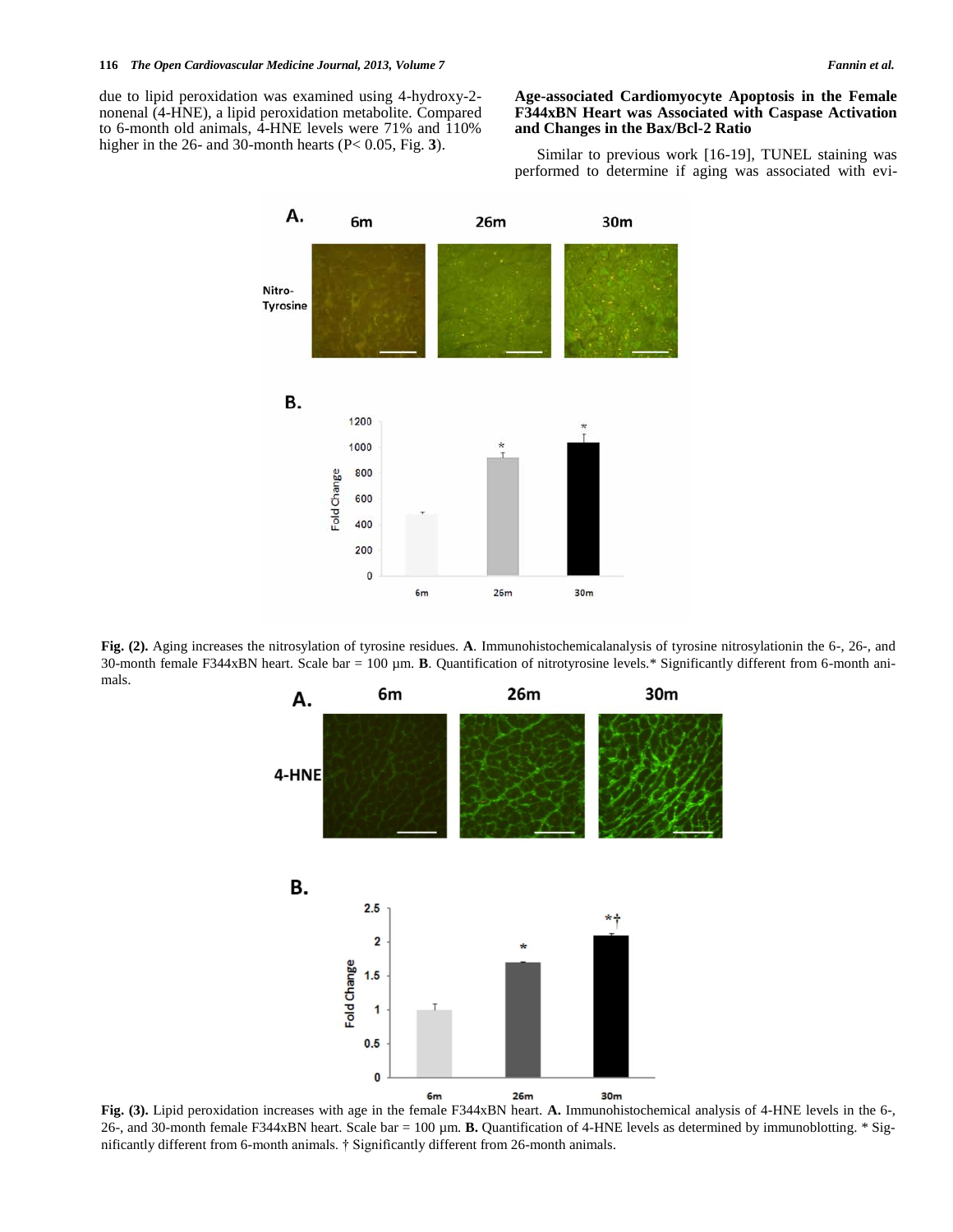dence of increased DNA fragmentation which is suggestive of cellular apoptosis. Compared to that observed in the 6 month animals,the number of TUNEL positive nuclei appeared to be increased in 26- and 30-month hearts (Fig. **4**). Because caspase-3 activation is an important step in the initiation of DNA fragmentation / apoptosis, we next examined if aging was associated with increased caspase-3 cleavage. With aging, total caspase-3 expression was 19% and 29% lower in the 26-month and 30-month hearts, respectively (P< 0.05, Fig. **5**). Consistent with these data, this decrease in total caspase-3 levels was paralleled by increases in the amount of cleaved caspase-3 (19- and 17-kDa fragments) of 167% and 290% at 30-months (P< 0.05; Fig. **5**). To confirm these findings we next examined the ratio of Bax (proapoptotic) to Bcl-2 (anti-apoptotic). It is thought that Bax promotes apoptosis by forming a homodimer, which becomes inserted into the mitochondrial membrane where it forms a pore that potentiates the release of cytochrome-C from the mitochondria. With aging, Bax expression was 15% higher at 30-months when compared to that observed in the 6- and 26-month old animals (Fig. **6**). Conversely, the amount of Bcl-2 protein was 13% lower in the 26-month old animals (Fig. **6**). As expected from these data, the Bax/Bcl-2 ratio was 19% higher in 30-month animals compared to that observed for the 6- and 26-month age groups (*P< 0.05*).

# **DISCUSSION**

 The Fischer 344 x Brown Norway F1 hybrid rat exhibits less age-associated pathologies and an increased longevity in comparison to other rat models [\[20,](#page-7-12) [21\]](#page-7-13). Although previous data has demonstrated increased levels of apoptosis and oxidative stress are associated with aging in the male heart, to our knowledge this is the first investigation to examine if these phenomena occur in the naturally menopausal aging female rat model [1[3,16\]](#page-7-11). Herein, we observed evidence of increased superoxide, protein nitrosylation, and lipid peroxidation with aging (Figs **1-3**). Why aging may increase ROS levels is not yet fully understood however recent data has suggested that alterations in enzymatic activity of the xanthine and NADPH oxidoreductases, the mitochondrial electron transport chain, nitric oxide synthase activity, and lipoxygenase/cyclooxygenase may function as potential contributors [\[22,](#page-7-14) [23\]](#page-7-15). In addition ROS production, it is thought that the amount of ROS present in the cell at any one time is determined, at least in part, by the balance between ROS generation and breakdown. The antioxidant enzymes, superoxide dismutase [\[24\]](#page-7-16), catalase [\[10\]](#page-7-5), and glutathione peroxidase (Gpx), are thought to remove reactive oxygen species thereby functioning to prevent excessive accumulation of ROS [\[25\]](#page-7-17). Recent work has found that antioxidant activity has been shown to be increased and decreased with age in



**Fig. (4).** Indices of apoptosis increase in the aging female heart. Cardiac tissue sections were treated with 4', 6-diamidino-2-phenyllindole (DAPI) and subjected to TUNEL staining to assess DNA fragmentation. Dystrophinimmunohistochemistry was performed to visualize cardiomyocyte borders. Scale bar =  $100 \mu$ m.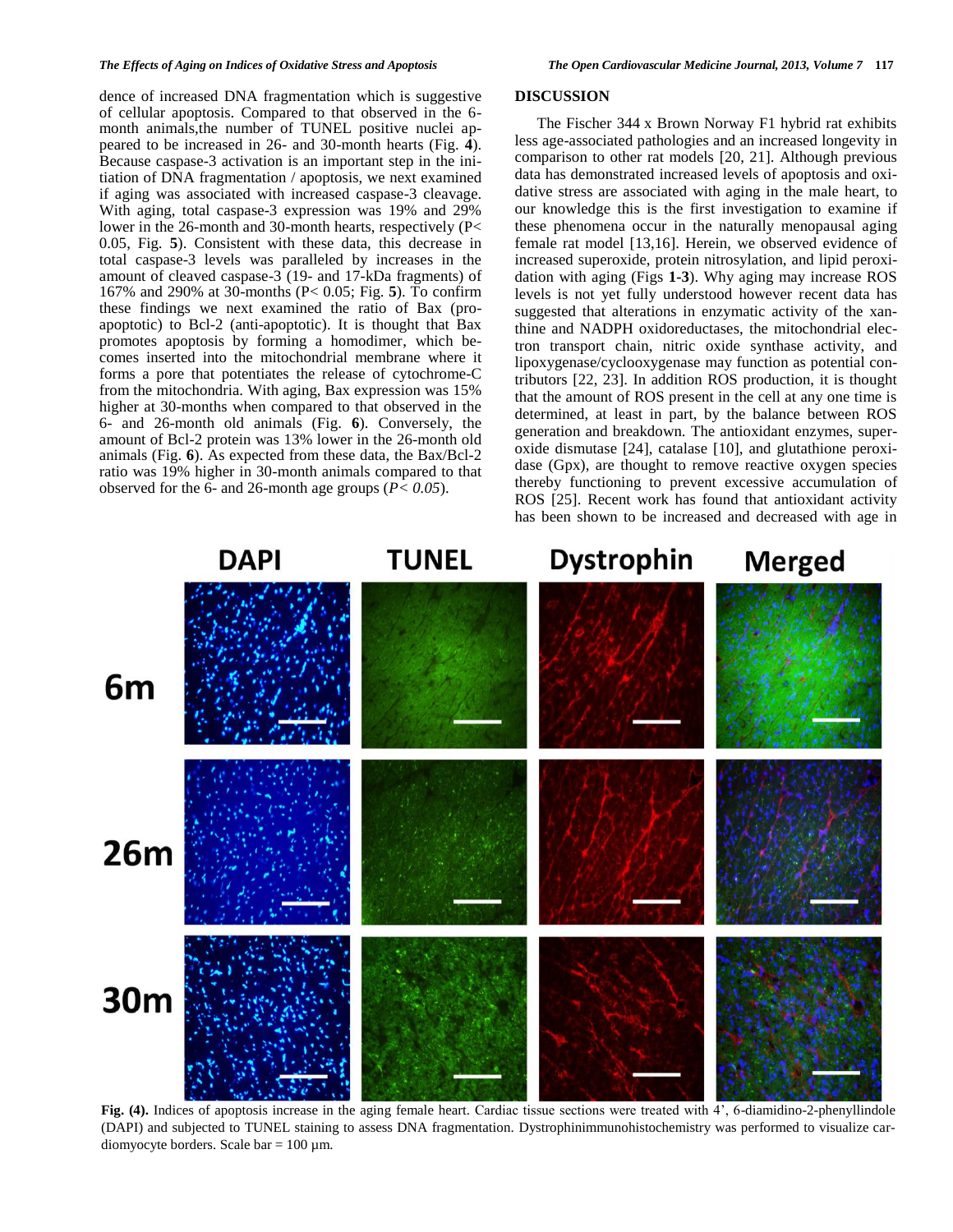

# Caspase-3

**Fig. (5).** Aging alters the expression and activation of caspase-3. Expression of caspase-3 in heart tissue of female F344xBN rats as determined by immunoblot analysis. \* Significantly different from 6-month animals. † Significantly different from 26-month animals.



**Fig. (6).** Aging affects the expression and/or regulation of apoptotic regulators Bax and Bcl-2. Expression of Bax and Bcl-2 protein in female F344xBN rat hearts with age as measured by immunoblot analysis.\* Significantly different from 6-month animals. † Significantly different from 26-month animals.

the rodent heart [\[26,](#page-7-18) [27\]](#page-7-19). Adding to the confusion, we did not find any age-associated alterations in the mRNA expression of SOD1, SOD2, Cat, and Gpx in the female F344xBN heart (data not shown). Whether age-associated dysregulation in the amount of ROS produced, decreases in the abundance of antioxidant enzyme expression, or a combination of the two are responsible for our findings of elevated indicators of ROS in the aging rat heart is currently not known. Future studies designed to directly examine the regulation of some, or several of the ROS generating and buffering pathways, will be required to extend our understanding of the relationship between aging and cardiac ROS regulation.

 Elevated levels of superoxide are oftentimes associated with increased nitrosative stress given that superoxide can react with nitric oxide to form peroxynitrite. Peroxynitrite, in turn, can cause tyrosine nitration and the measurement of nitrosylated tyrosine residues is thought to be an established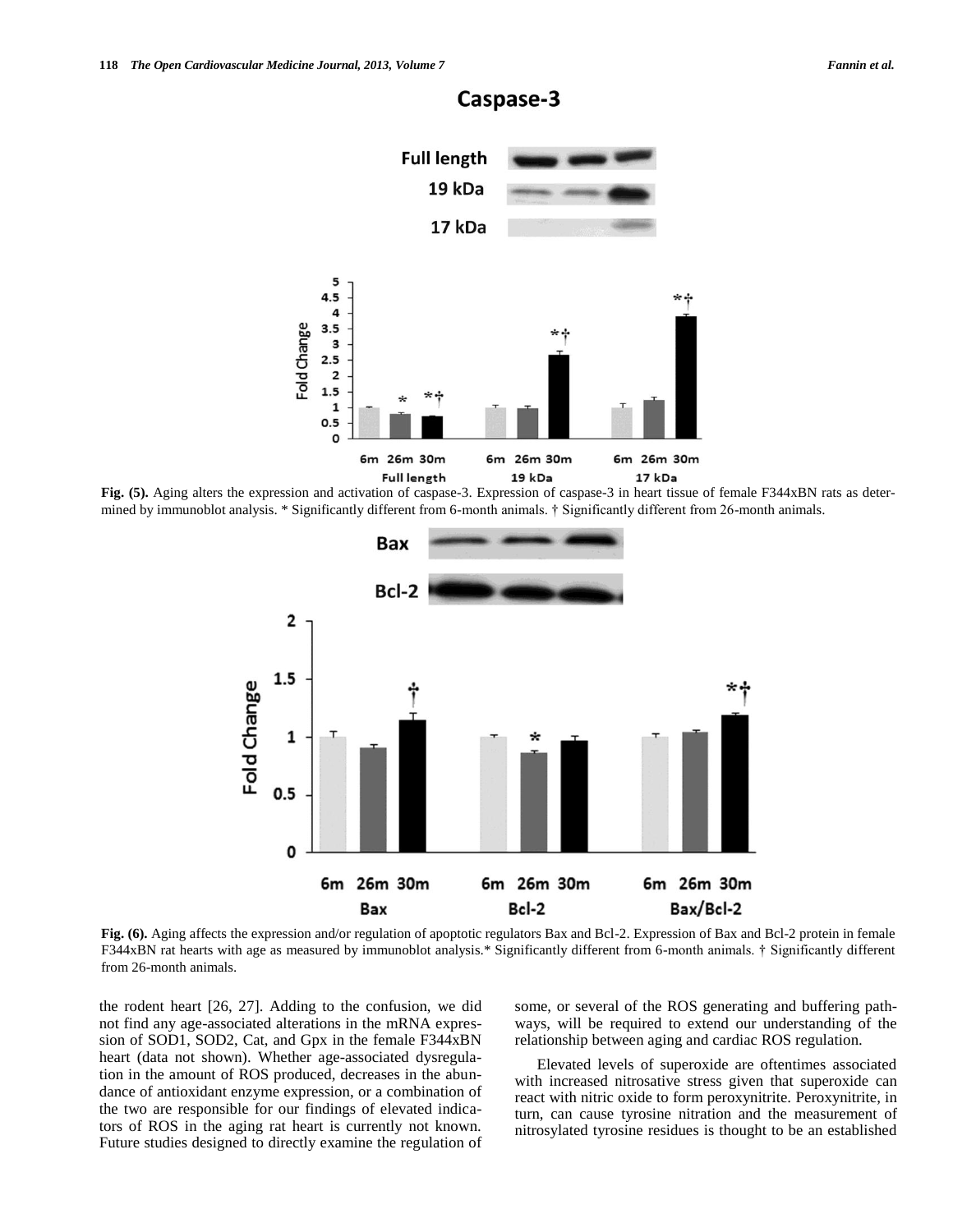**Table 2. Regression analysis of expression levels of specific proteins and age, HE staining intensity, protein nitrotyrosine levels, 4- HNE levels, heart weight, and TUNEL staining intensity of 6-, 26-, and 30-month female F344xBN hearts**

|                             | Age        | <b>Heart Weight</b> | <b>HE</b>  | Nitro-Tyrosine | 4-HNE      |
|-----------------------------|------------|---------------------|------------|----------------|------------|
| <b>Independent Variable</b> |            |                     |            |                |            |
| Age                         | N.T.       | $0.899***$          | $0.965***$ | $0.849***$     | $0.969***$ |
|                             |            | (<0.001)            | (<0.001)   | (0.004)        | (<0.001)   |
| $\rm HE$                    | $0.965***$ | $0.802**$           | N.T.       | $0.767*$       | $0.905***$ |
|                             | (<0.001)   | (0.009)             |            | (0.016)        | (<0.001)   |
| Heart Weight                | 0.286      | N.T.                | $0.802**$  | $0.911***$     | 0.448      |
|                             | (0.455)    |                     | (0.009)    | (<0.001)       | (0.226)    |
| <b>TUNEL</b>                | 0.690      | 0.478               | $0.722*$   | 0.597          | 0.718*     |
|                             | (0.40)     | (0.193)             | (0.028)    | (0.090)        | (0.029)    |
| OxyBlot                     | $0.672*$   | 0.607               | $0.688*$   | 0.483          | $0.682*$   |
|                             | (0.047)    | (0.083)             | (0.041)    | (0.188)        | (0.043)    |
| Nitro-Tyrosine              | $0.849**$  | $0.911***$          | $0.767*$   | N.T.           | $0.907***$ |
|                             | (0.004)    | (<0.001)            | (0.016)    |                | (<0.001)   |
| 4-HNE                       | $0.969***$ | $0.924***$          | $0.905***$ | $0.907***$     | N.T.       |
|                             | (<0.001)   | (<0.001)            | (<0.001)   | (<0.001)       |            |
| <b>Apoptotic Signaling</b>  |            |                     |            |                |            |
| Bax                         | 0.263      | 0.331               | 0.111      | 0.738          | 0.478      |
|                             | (0.493)    | (0.385)             | (0.835)    | (0.094)        | (0.338)    |
| Bcl-2                       | 0.473      | 0.356               | $0.862*$   | 0.394          | 0.637      |
|                             | (0.199)    | (0.346)             | (0.027)    | (0.439)        | (0.174)    |
| Casp-3                      | $0.878**$  | $0.928***$          | $0.940**$  | 0.887*         | $0.974***$ |
|                             | (0.007)    | (<0.001)            | (0.005)    | (0.019)        | (<0.001)   |
| Casp-3 $(19kDa)$            | 0.612      | 0.664               | 0.421      | $0.863*$       | 0.737      |
|                             | (0.08)     | (0.051)             | (0.406)    | (0.027)        | (0.094)    |
| Casp-3 (17kDa)              | $0.683*$   | $0.740*$            | 0.511      | $0.894*$       | 0.804      |
|                             | (0.043)    | (0.023)             | (0.301)    | (0.016)        | (0.054)    |
| Akt                         | 0.409      | $0.899***$          | 0.236      | 0.201          | 0.052      |
|                             | (0.275)    | (<0.001)            | (0.653)    | (0.703)        | (0.923)    |
| p-Akt (Ser473)              | 0.560      | 0.336               | $0.852*$   | 0.372          | 0.634      |
|                             | (0.117)    | (0.337)             | (0.031)    | (0.467)        | (0.176)    |

The following symbols indicate (\*) low correlation (p < 0.05), (\*\*) moderate correlation (p < 0.01), (\*\*\*) high correlation (p < 0.001), (†††) respectively. N.T. (not tested).

a marker for nitrosative stress [\[28\]](#page-8-0). Similar to that seen in the aging male F344xBN [\[13\]](#page-7-8), we found that aging in the female heart was associated with increased protein tyrosine nitrosylation (Fig. **2**). This latter finding is different from previous work using the female Long-Evans/Wistar rat, which found no change in 3-nitrotyrosine levels with cardiac aging [\[29\]](#page-8-1). The reasons for differences between the current study and previous is not entirely clear but may be related to differences in the animal strain used and/or animal age as the Long-Evans/Wistar hybrid rats were only 24-month of age at time of sacrifice as opposed to the 26- and 30-month old animals used in the present study.

 Similar to our analysis of nitrosative stress, and like that seen in the aging male F344xBN [\[13\]](#page-7-8), we also observed that aging was associated with increased 4-HNE reactivity (Fig. **3**). It is thought that 4-hydroxynonenal levels are a marker of lipid peroxidation and that increased levels of 4-HNE can result in alterations in lipid signaling and enzyme inactivation [\[30\]](#page-8-2). Studies have shown that production of 4-HNE occurs primarily from the mitochondria,and that the mitochondria are the primary target for lipid peroxidation damage [\[31\]](#page-8-3). This damage to the mitochondria, if extensive, can lead to alterations in ROS production and the release of cyto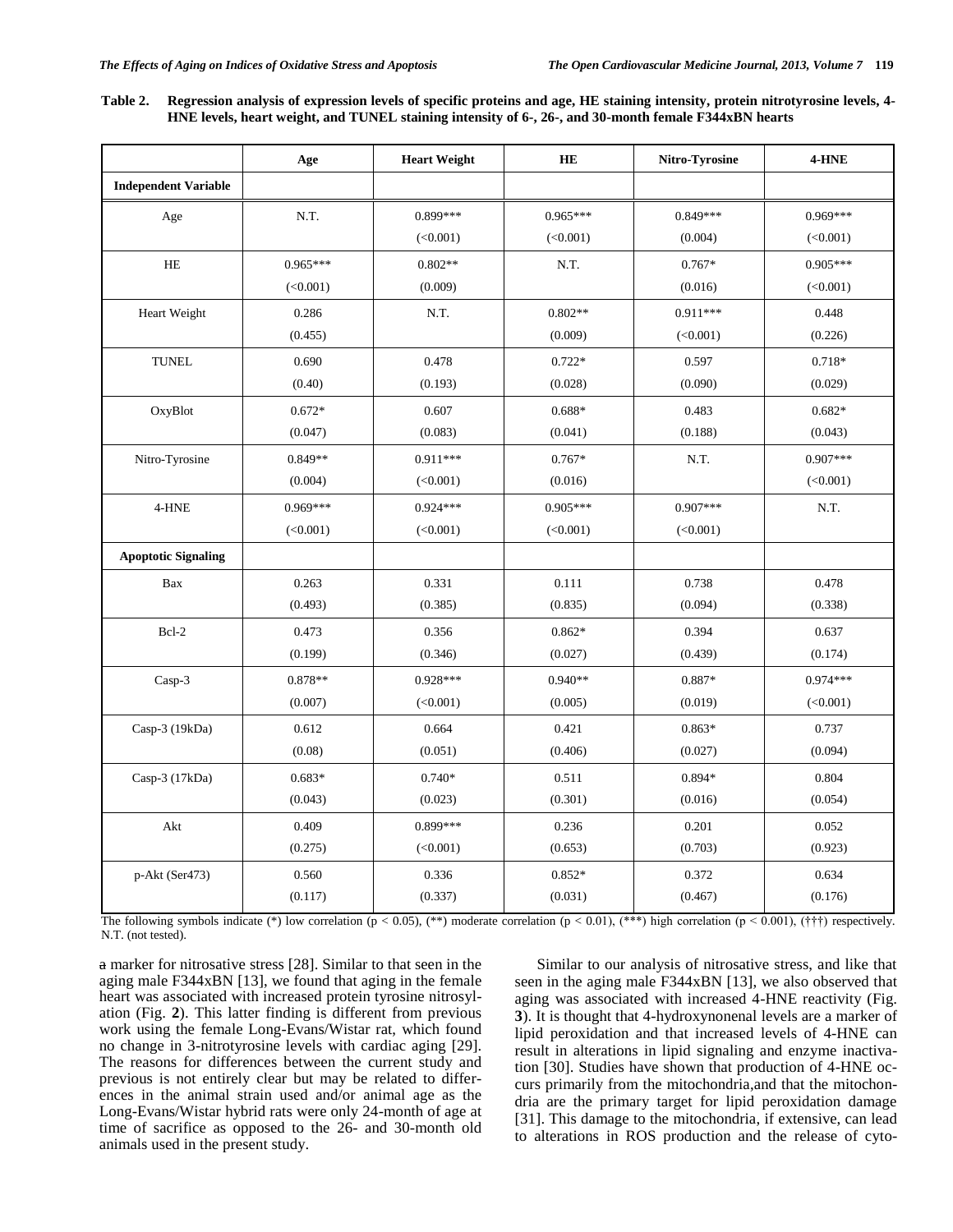chrome-C from the mitochondria. To investigate this possibility we next examined if aging was associated with increased evidence of cellular apoptosis. Similar to that seen in the aging male F344XBN hearts [\[16\]](#page-7-11), TUNEL staining suggested that possibility of increased DNA fragmentation with aging in the female F344xBN heart (Fig. **4**). In an effort to elucidate the mechanism of apoptosis, we next investigated the effects of aging on the expression of proteins involved in apoptotic signaling. It is thought that the mitochondrialmediated apoptotic pathway employs the activation of caspase-3 [\[32\]](#page-8-4). Here we demonstrate that caspase-3 cleavage was increased with age in the female F344xBN heart (Fig. **5**). In a similar fashion, we also found an increase in Bax expression and the ratio of Bax/Bcl-2with aging (Fig. **6**). Taken together, and like that previously proposed in the aging male F344xBN heart, these data suggest that age-associated increases in cellular apoptosis are mediated, at least in part, by the mitochondrial pathway.

 To examine the degree of relationship between the different dependent variables we calculated the correlation between age, heart weight, number of TUNEL positive cardiomyocytes, HE levels, nitrotyrosine, and 4-HNE. Very high correlation was observed between aging as well as superoxide production, levels of nitrosative-stress marker, and nitrotyrosine (Table **2**). Although the exact mechanism(s) cannot be concluded from this data, these findings are consistent with the possibility that the age-associated increases in superoxide production may lead to increased oxidativenitrosative damage that include elevations in the amount of proteins undergoing 4-HNE and nitrotyrosine modification. Interestingly, we also found that age-associated increases in oxidative-nitrosative damage were highly correlated with activation of the mitochondrial-mediated pathway of apoptosis (Table **2**). Whether increases in age-related oxidative damage, as suggested by our nitrotyrosine and 4-HNE data,are responsible for initiating cellular apoptosis is currently unclear and beyond the scope of the present study. Nonetheless, the data of the present study demonstrate that aging in the female F344xBN heart is characterized by increased levels of oxidative stress and pro-apoptotic signaling. Whether these biochemical changes result in adaptations in cardiac function is currently unclear and is the focus of ongoing experimentation.

# **ACKNOWLEDGMENTS**

 This study was supported by Department of Energy Grant DE-PS02-09ER09-01 to E.R.B.

### **REFERENCES**

- <span id="page-7-0"></span>[1] Phaneuf S, Leeuwenburgh C. Cytochrome c release from mitochondria in the aging heart: a possible mechanism for apoptosis with age. Am J Physiol Regul Integr Comp Physiol 2002; 282(2): R423-30.
- [2] Anversa P, Hiler B, Ricci R, Guideri G, Olivetti G. Myocyte cell loss and myocyte hypertrophy in the aging rat heart. J Am Coll Cardiol 1986; 8(6): 1441-8.
- [3] Anversa P, Palackal T, Sonnenblick EH*, et al.* Myocyte cell loss and myocyte cellular hyperplasia in the hypertrophied aging rat heart. Circ Res 1990; 67(4): 871-85.
- [4] Olivetti G, Giordano G, Corradi D*, et al.* Gender differences and aging: effects on the human heart. J Am Coll Cardiol 1995; 26(4): 1068-79.
- [5] Olivetti G, Melissari M, Capasso JM, Anversa P. Cardiomyopathy of the aging human heart. Myocyte loss and reactive cellular hypertrophy. Circ Res 1991; 68(6): 1560-8.
- <span id="page-7-1"></span>[6] Klein M, Kortan C, Kells DI, Dorrington KJ. Equilibrium and kinetic aspects of the interaction of isolated variable and constant domains of light chain with the Fd' fragment of immunoglobulin G. Biochemistry 1979; 18(8): 1473-81.
- <span id="page-7-2"></span>[7] Jousilahti P, Vartiainen E, Tuomilehto J, Puska P. Sex, age, cardiovascular risk factors, and coronary heart disease: a prospective follow-up study of 14 786 middle-aged men and women in Finland. Circulation 1999; 99(9): 1165-72.
- <span id="page-7-3"></span>[8] Kafonek SD. Postmenopausal hormone replacement therapy and cardiovascular risk reduction. A review. Drugs 1994; 47 Suppl 2: 16-24.
- <span id="page-7-4"></span>[9] Patten RD, Pourati I, Aronovitz MJ*, et al.* 17beta-estradiol reduces cardiomyocyte apoptosis *in vivo* and *in vitro via* activation of phospho-inositide-3 kinase/Akt signaling. Circ Res 2004; 95(7): 692-9.
- <span id="page-7-5"></span>[10] Doublier S, Lupia E, Catanuto P*, et al.* Testosterone and 17betaestradiol have opposite effects on podocyte apoptosis that precedes glomerulosclerosis in female estrogen receptor knockout mice. Kidney Int 2011; 79(4): 404-13.
- <span id="page-7-6"></span>[11] Lee SD, Kuo WW, Ho YJ*, et al.* Cardiac Fas-dependent and mitochondria-dependent apoptosis in ovariectomized rats. Maturitas 2008; 61(3): 268-77.
- <span id="page-7-7"></span>[12] Barp J, Araujo AS, Fernandes TR*, et al.* Myocardial antioxidant and oxidative stress changes due to sex hormones. Braz J Med Biol Res 2002; 35(9): 1075-81.
- <span id="page-7-8"></span>[13] Asano S, Rice KM, Kakarla S*, et al.* Aging influences multiple indices of oxidative stress in the heart of the Fischer 344/NNia x Brown Norway/BiNia rat. Redox Rep 2007; 12(4): 167-80.
- <span id="page-7-9"></span>[14] Kaprielian RR,Severs NJ. Dystrophin and the cardiomyocyte membrane cytoskeleton in the healthy and failing heart. Heart Fail Rev 2000; 5(3): 221-38.
- <span id="page-7-10"></span>[15] Rice KM, Blough ER. Sarcopenia-related apoptosis is regulated differently in fast- and slow-twitch muscles of the aging F344/N x BN rat model. Mech Ageing Dev 2006; 127(8): 670-9.
- <span id="page-7-11"></span>[16] Kakarla SK, Rice KM, Katta A*, et al.* Possible molecular mechanisms underlying age-related cardiomyocyte apoptosis in the F344XBN rat heart. J Gerontol A Biol Sci Med Sci 2010; 65(2): 147-55.
- [17] Arvapalli RK, Paturi S, Laurino JP*, et al.* Deferasirox decreases age-associated iron accumulation in the aging F344XBN rat heart and liver. Cardiovasc Toxicol 2010; 10(2): 108-16.
- [18] Kakarla SK, Fannin JC, Keshavarzian S*, et al.* Chronic acetaminophen attenuates age-associated increases in cardiac ROS and apoptosis in the Fischer Brown Norway rat. Basic Res Cardiol 2010; 105(4): 535-44.
- [19] Wang Y, Wu M, Al-Rousan R*, et al.* Iron-induced cardiac damage: role of apoptosis and deferasirox intervention. J Pharmacol Exp Ther 2011; 336(1): 56-63.
- <span id="page-7-12"></span>[20] Turturro A, Witt WW, Lewis S, et al. Growth curves and survival characteristics of the animals used in the Biomarkers of Aging Program. J Gerontol A Biol Sci Med Sci 1999; 54(11): B492-501.
- <span id="page-7-13"></span>[21] Lipman RD, Chrisp CE, Hazzard DG,Bronson RT. Pathologic characterization of brown Norway, brown Norway x Fischer 344, and Fischer 344 x brown Norway rats with relation to age. J Gerontol A Biol Sci Med Sci 1996; 51(1): B54-9.
- <span id="page-7-14"></span>[22] Misra MK, Sarwat M, Bhakuni P, Tuteja R,Tuteja N. Oxidative stress and ischemic myocardial syndromes. Med Sci Monit 2009; 15(10): RA209-19.
- <span id="page-7-15"></span>[23] Pompeia C, Cury-Boaventura MF,Curi R. Arachidonic acid triggers an oxidative burst in leukocytes. Braz J Med Biol Res 2003; 36(11): 1549-60.
- <span id="page-7-16"></span>[24] Leanderson P, Soderkvist P, Tagesson C,Axelson O. Formation of DNA adduct 8-hydroxy-2'-deoxyguanosine induced by man-made mineral fibres. IARC Sci Publ 1988: 422 - 24.
- <span id="page-7-17"></span>[25] Ghanizadeh A, Akhondzadeh S, Hormozi M*, et al.* Glutathionerelated factors and oxidative stress in autism, a review. Curr Med Chem 2012; 19(23): 4000-5.
- <span id="page-7-18"></span>[26] Judge S, Jang YM, Smith A, Hagen T,Leeuwenburgh C. Ageassociated increases in oxidative stress and antioxidant enzyme activities in cardiac interfibrillar mitochondria: implications for the mitochondrial theory of aging. FASEB J 2005; 19(3): 419-21.
- <span id="page-7-19"></span>[27] Ramesh T, Kim SW, Sung JH*, et al.* Effect of fermented Panax ginseng extract (GINST) on oxidative stress and antioxidant